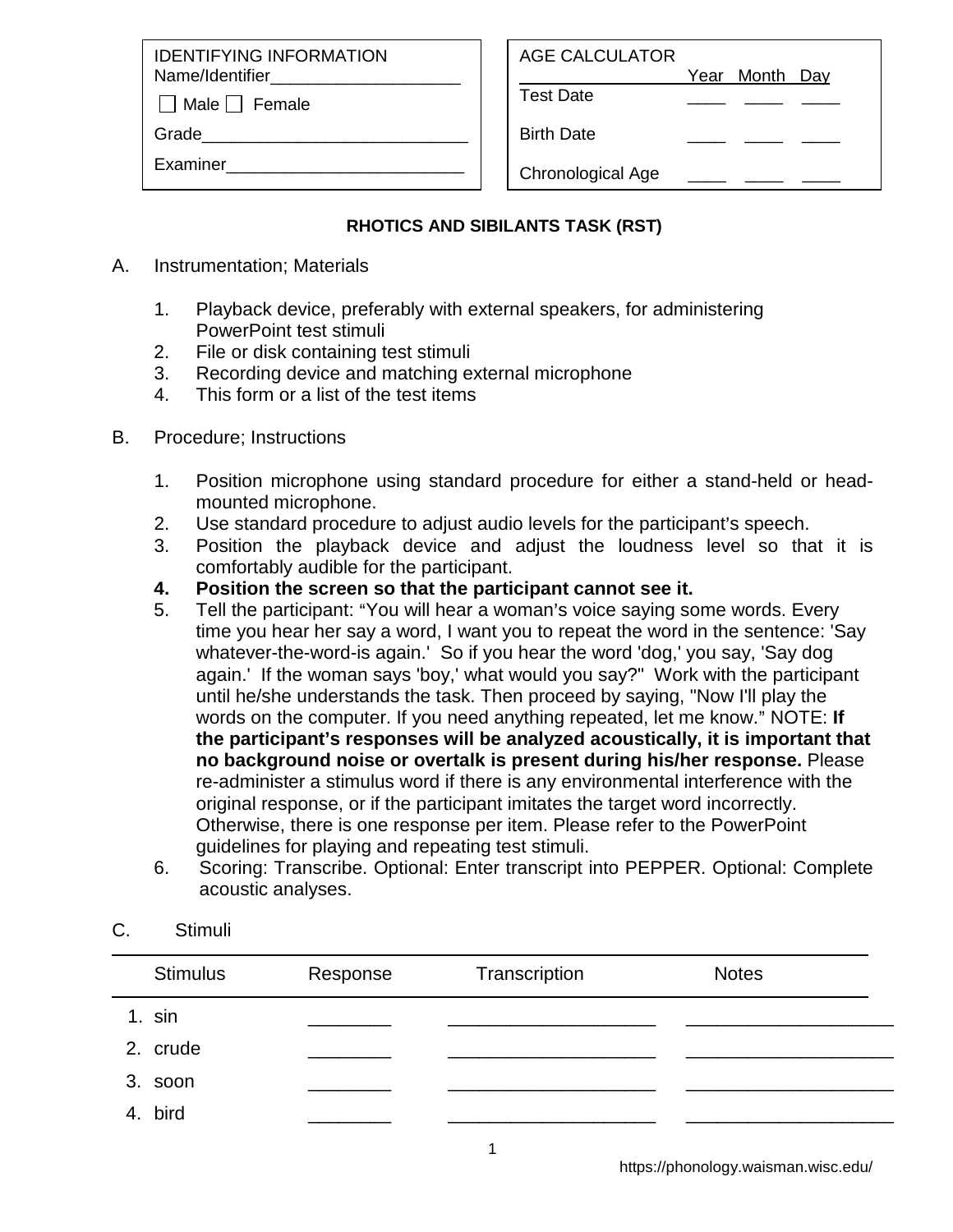| <b>Stimulus</b> | Response | Transcription | <b>Notes</b> |
|-----------------|----------|---------------|--------------|
| 5. skin         |          |               |              |
| 6. burr         |          |               |              |
| 7. ride         |          |               |              |
| 8. burg         |          |               |              |
| 9. kiss         |          |               |              |
| 10. spoon       |          |               |              |
| 11. skin        |          |               |              |
| 12. burg        |          |               |              |
| 13. sin         |          |               |              |
| 14. crude       |          |               |              |
| 15. bird        |          |               |              |
| 16. spoon       |          |               |              |
| 17. ride        |          |               |              |
| 18. kiss        |          |               |              |
| 19. soon        |          |               |              |
| 20. burr        |          |               |              |
| 21. skin        |          |               |              |
| 22. crude       |          |               |              |
| 23. burg        |          |               |              |
| 24. sin         |          |               |              |
| 25. spoon       |          |               |              |
| 26. burr        |          |               |              |
| 27. soon        |          |               |              |
| 28. ride        |          |               |              |
| 29. bird        |          |               |              |
| 30. kiss        |          |               |              |
| 31. skin        |          |               |              |
| 32. burg        |          |               |              |
| 33. spoon       |          |               |              |
| 34. sin         |          |               |              |